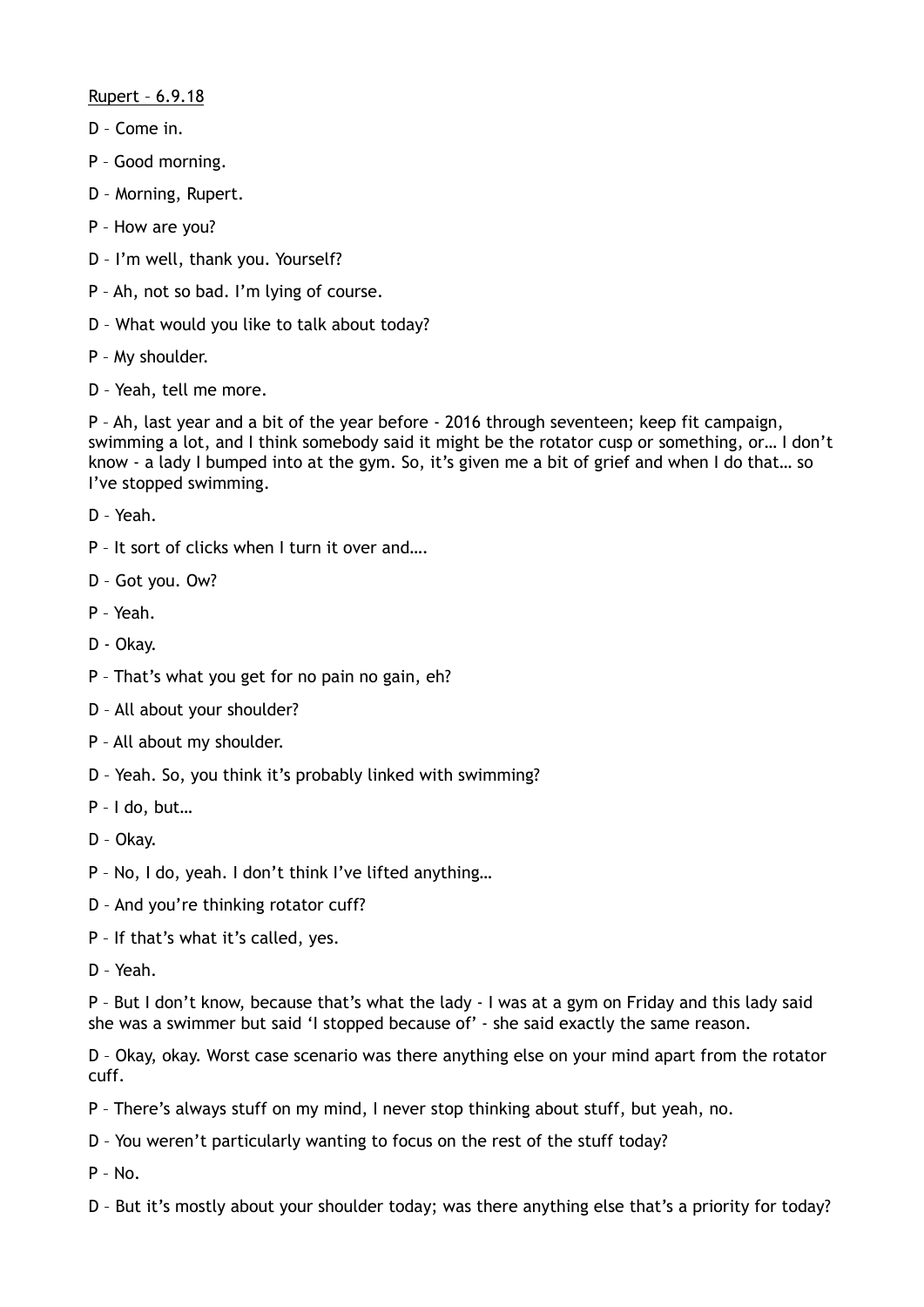- P For today, no, my shoulder.
- D You sure?
- P Yeah.
- D Okay.
- P My head's always it's in a mess, and I'm okay.
- D Can we meet to talk about that another time?
- P Sure. That sounds good.
- D Is that alright?
- P Yeah, yeah.
- D Nothing crucial.
- P No, no, no.
- D Nothing different from usual then?
- $P No$ .
- D Okay, we'll leave that for the time being.
- P No, I'm alright.

D – Okay, erm, particularly related to the shoulder, worst case scenario, what was going through your mind?

P – Nothing, I just—she said maybe you need some physio or something like that, or maybe you could suggest some exercises to do – that's all it was.

D – That's really helpful to me.

P – Because I would like to get back into swimming, because I managed to lose nearly forty pounds, but now I'm putting it back on, and…

D – So, the swimming's been really helpful for you but this is impacting on your life because you're not able to swim.

- P Yeah.
- D Yeah. How else has it affected your life?
- P This?
- D Yeah.
- P When I try and relax, putting my arm above my head and my shoulder, I'm…
- D You're getting pain when you do things?
- P Yeah.

D – So it's stopping you from doing certain things, leisure wise, and fitness wise, and mental health wise, it affects you?

P – Sure.

- D Yeah. That's the bottom line.
- P Yeah, for sure, it's all linked, yeah.
- D Of course it is, yeah. Okay. Work wise how are things?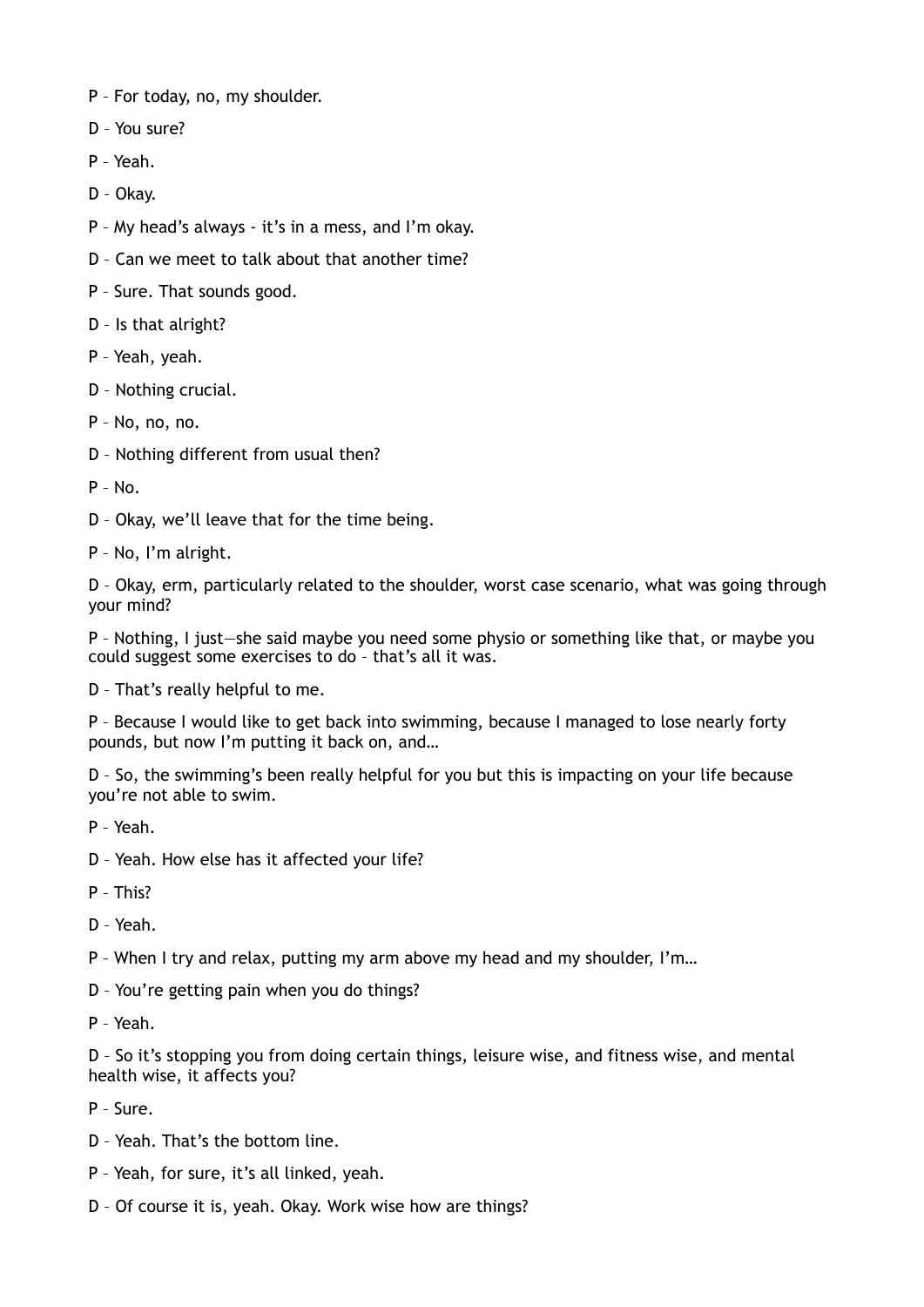P – Work-wise is okay. I quit my job after that bit of depression.

D – Yeah.

P – And, so I'm just doing some self-employment as and when. So, that fits in great for me. I'm doing a lot more exercise and sport.

D – Yeah.

P – Because I'm finding that I'm not keeping myself busy, so I might start looking for another job again. But I'm okay.

- D Finances are okay?
- P Yeah, yeah, yeah. I'm alright there.
- D Okay.
- P I don't have a I go on holiday, but I stay with friends, so it's flights usually and that's it, so…
- D Yeah.
- P I'm okay, yeah.
- D Home life?
- P Home life for me is quiet and all of that stuff, you know.
- D Yeah.
- P So, I don't do a lot.
- D Just remind me who's at home?
- P Nobody. Me.
- D Just you? Okay. Social life?
- P Quiet.
- D Alright.
- P Yeah.
- D Okay. Not a big boozer?
- P No. I don't want crowds these days.
- D No.

P – A couple of nights ago I took my sister out for dinner and beginning of august I went down to Southampton and had a couple of weeks taking care of my dad's sister - she's just had a hip operation and I was taking care of her. Bit of company for her.

- D Yeah
- P Probably a bit of company for me, too.
- D Yeah, okay. And your dad?
- P Died, 93.
- D A long time ago?
- P Yeah.
- D Okay. So, family-side, you've got your sister, you've got your dad's sister, who else is there?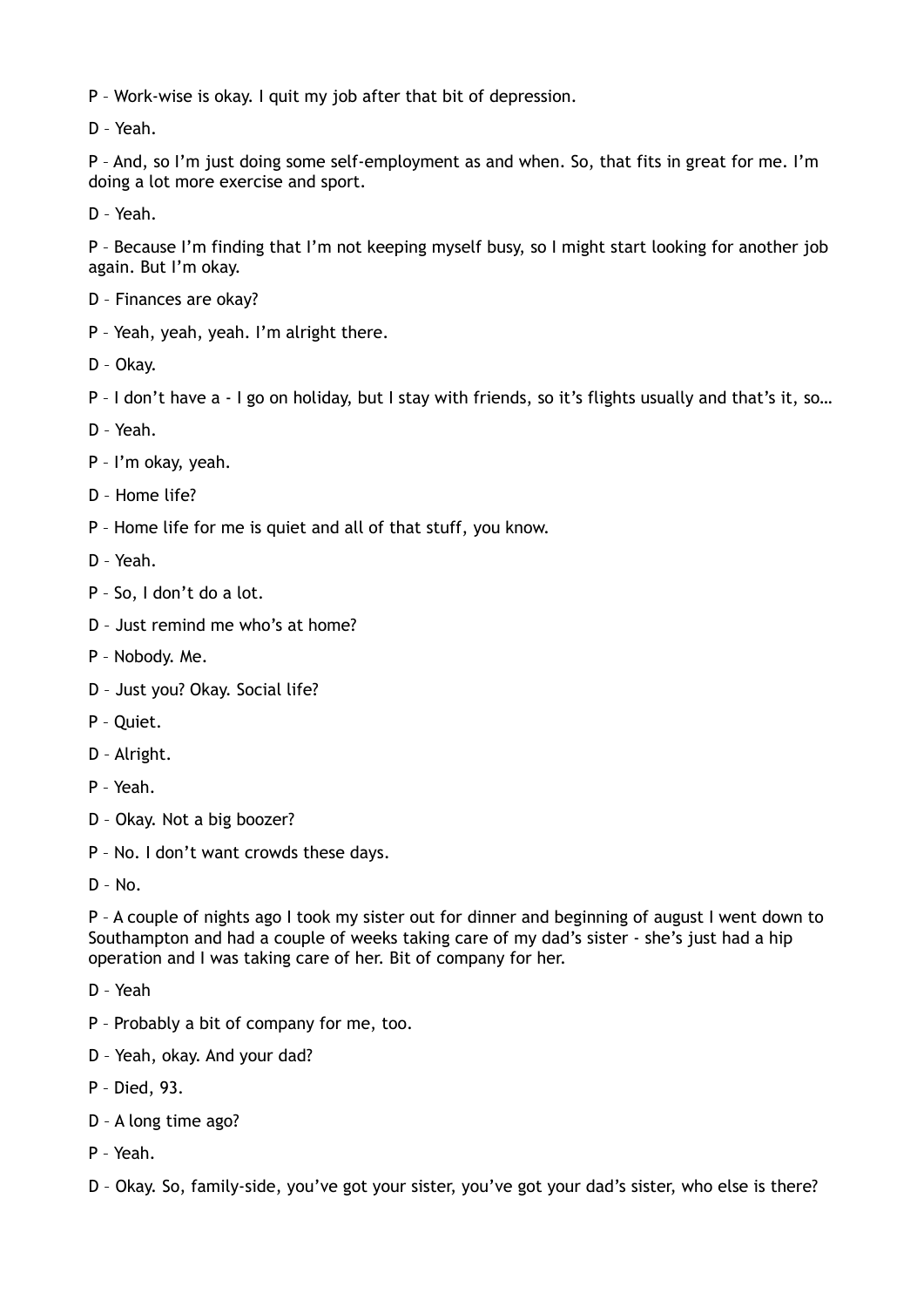- P My dad's brother in Houghton.
- D Yeah. Okay.
- P But I don't see too much of them at the moment.
- D Who else is important to you? Friends?
- P A few.
- D Yeah.
- P But most of them aren't here, close by I tend to go and see them.
- D Yeah. And now you've got enough time that you can go and see them, as well.
- P Yeah, yeah.
- D Okay. Let's go back to the shoulder, if that's okay.
- P Sure.
- D So, before I do that you've never been a smoker?
- P Yes, I have.
- D Oh okay. When was it you stopped, because you've not—you don't smoke now, do you?
- P Four years—three years? Four years.
- D Great. Okay. Any other bad habits that I need to know about?

P – No.

- D We'll leave it at that.
- P I should have some haha, might make my life more interesting.

D – Alright. Can I just check there's nothing more serious going on when it comes to your shoulder?

P – Yeah.

D – Yeah. Your weight came down because you were exercising, but it is staying static, and if anything, it's going back up again. So, there's nothing suggesting anything nasty behind this at all?

- P I don't think so.
- D No cough?
- $P No$ .
- D No breathlessness?
- P I walked up Penshaw Monument yesterday and I…
- D Don't hurt yourself.
- P But I do I walk Penshaw Monument two or three times a week.
- D No blood in your spit or anything like that?
- P No, no, no.
- D Okay.
- P You just get to that last quarter and it's like…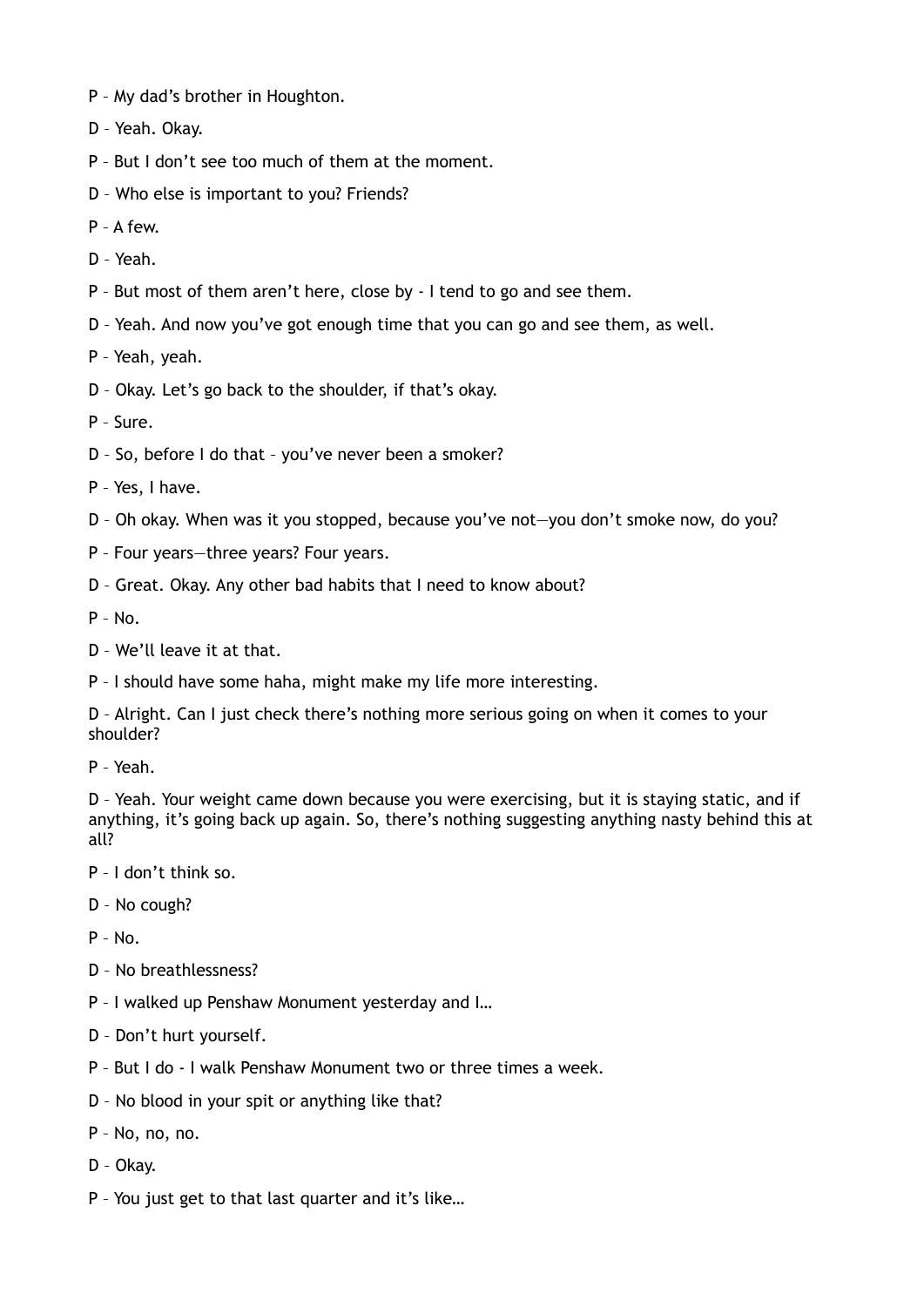D – And shoulder pain wise, that tends to be when you're doing particular things – it's not there all the time and it's not disturbing your nights' sleep?

P – No, I'm sleeping pretty good. Probably better than I used to.

D – Yeah.

P – I don't know what that's down to, maybe all the fresh air, exercise, whatever – but no, sleep's a lot better than it used to be. And the pain, it's - I noticed it when I was swimming and I just cut back on the swimming and I kind of like; I haven't swam this year.

D – Yeah.

P – And I'd like to get back into it.

D –Are you doing other things instead?

P - I go to a couple of classes at Houghton, sometimes just go along and use the treadmill.

- D Yeah. Any upper body work at all? Not so much?
- P Yeah, I do some circuit training on a Friday.
- D Yeah. And you're capable of doing that, despite your shoulder?
- P Well that I'm always just cautious about it, yeah.
- D And have you had physio as yet? You mentioned that you've got this friend who suggested it?
- P No, it was this lady at the circuit training.
- D Got you.

P – Yeah, she said 'You don't look as if you need to be here', and I said 'Ah, I want to exercise, I want to keep fit'.

- D Yeah, got you. No relationship at the moment?
- P No.
- D Okay. And that's okay for the moment?
- P Yes.
- D Good, good.
- P I could probably do with a relationship right know, keep my mind out of the…
- D Thoughts not been particularly dark?

P – No, no.

- D Okay. Let's have a look at your shoulder.
- P I love talking to you, you know haha.
- D Well let's come back to that another time, if that's okay with you.
- P Alright, yeah.
- D Would you be comfortable slipping your shirt off?
- P Yeah.
- D Should we do your weight first of all?
- P Sure.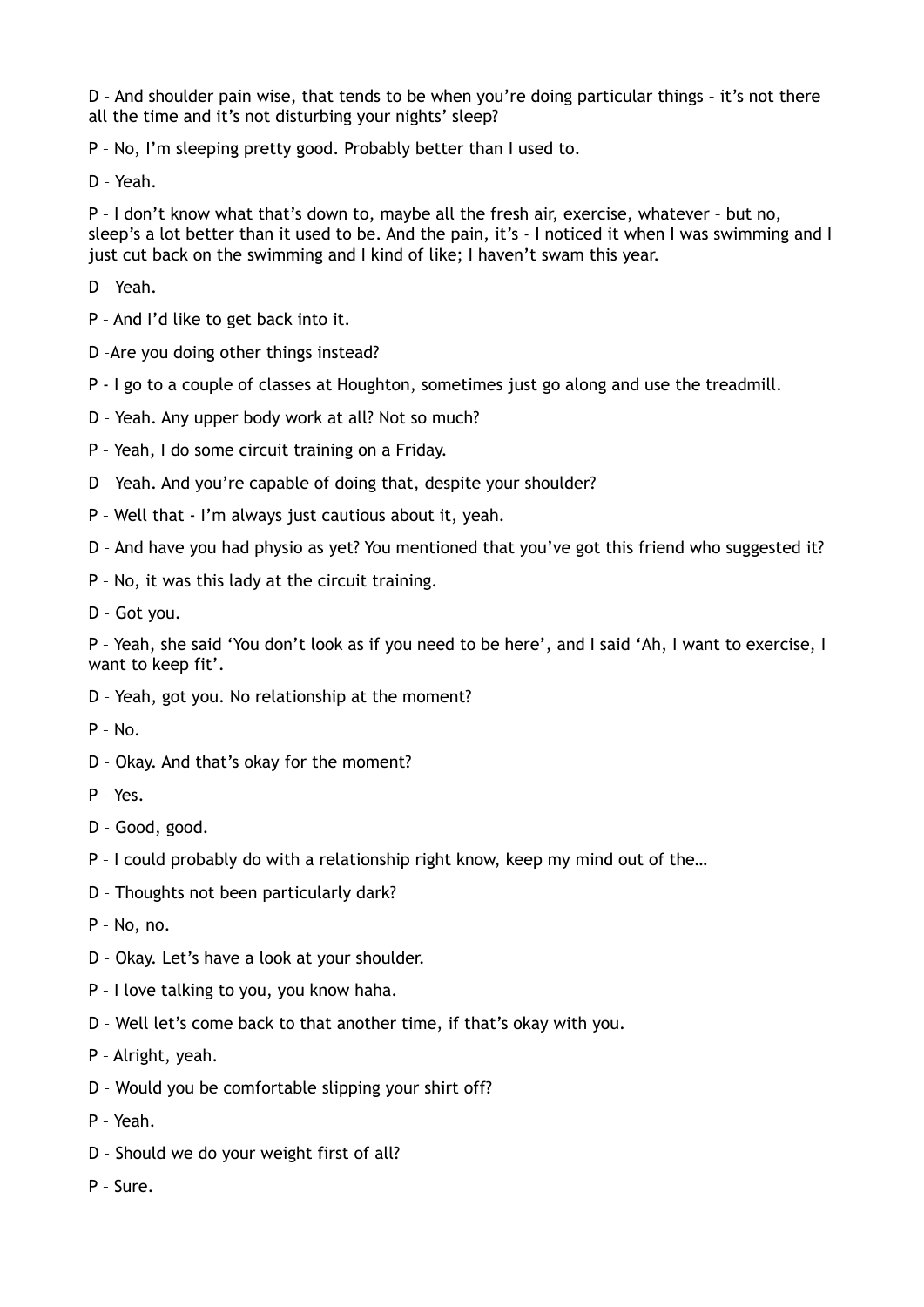D – And then we'll have a look at your shoulder.

P – Because I used to—I was coming down here every time and seeing—there was a lady from that *Live Life Well* program.

D – Yeah. Yeah, that went okay didn't it, that was a bit talking therapy, yeah.

- P Yeah, it went well.
- D Great. So about 80 kilos, which is really good for you, isn't it?
- P Well see, I got down to seventy…
- D Take your shirt off while you're talking if that's okay.
- P Eighty kilos, what's that?
- D Which is twelve and a half-ish.

P – 12 and a half. I got down to just 12 and I know she said you don't want to go any more and yeah.

D – Good. Neck movement's alright, so if you just copy me, so. Ear down to one side, ear down to the next side, and then bring your, your arms up, bring your hands in, and then arms out. So good external rotation of your shoulders.

P – Yeah.

- D Arms down.
- P It pulls a little bit on my shoulders when I do that, yeah.

D – Yeah. No obvious asymmetries. You never fractured your shoulder or a clavicle or anything like that?

 $P - N<sub>0</sub>$ 

D – Yeah. If you can bring your arms forward now, all the way up. Good range of movement, and then arms down, as you're bringing it down, I'm looking for pain in your eyes, no sign of pain in your eyes as you're coming down, that's lovely. Okay, so good upper body definition, no wasting of your muscles, that's lovely. Okay. Can you put your arms behind your back? That's lovely, okay, and then behind your head. And it hurts?

- P A little bit of a…
- D A bit of a tweak, but nothing desperately?
- P Yeah.

D – Put your arms down now, that's lovely. I want you to resist my movement, so you're going to push my arms out against me. So, this is lovely - not particularly painful?

 $P - No.$ 

D – Pull your hands in towards your tummy. Pull in, and then relax and push out against me. Push out, that's lovely, and then relax. So that's sore?

P – A little bit.

D – A little bit, so a little bit of pain on resisted external rotation of your shoulder, but good range of movement there. I'm also going to touch on your shoulder, so we can check, first of all, your clavicle, your collar bone, and also your potential sore points around the shoulder – which are not tender when I'm doing that. I'm also going to just check your biceps, so if you pull your biceps—if you pull your hand towards your shoulder, not particularly sore doing that?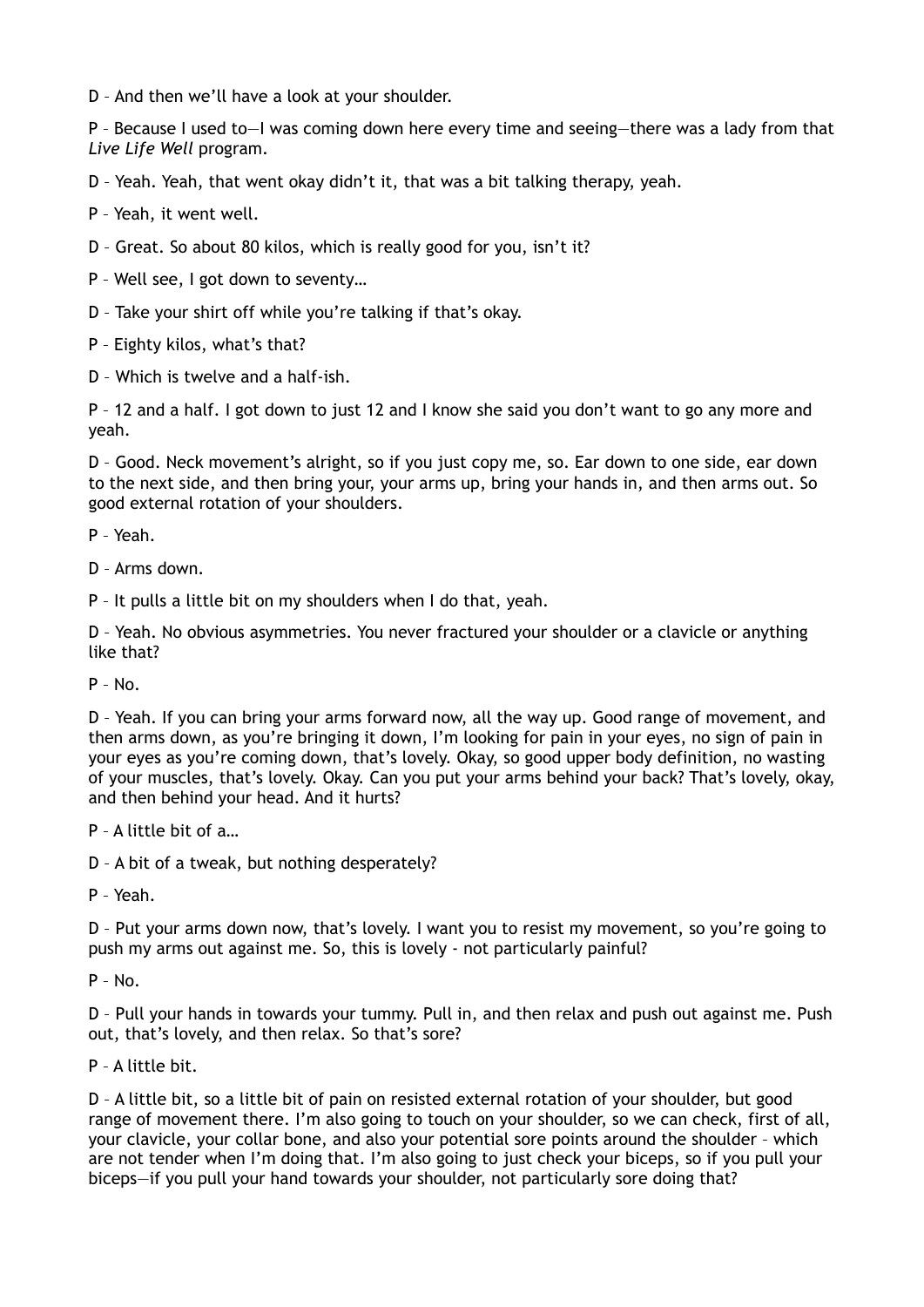$P - No.$ 

D – That's great. Elbow movements are fine as well?

P – Yeah.

D – Lovely, okay, great. If you pop your shirt back on?

P – Yeah.

D – What stroke do you do when you swim?

P – This is probably it. I alternate every lap, so; front crawl, backstroke, breaststroke, and I just… you know. I don't feel as if I'm strong enough—well, I'm not, I can't front crawl, front crawl, front crawl, just because I'm out of breath, so I tend to alternate the strokes.

D – Good, okay. You've got very minimal inflammation of your rotator cuff.

P – Right.

D – Very minor point there. And the activity is good for you, there's no question, but you want to make sure that you don't overdo it with the wrong sorts of exercise?

P – Yeah

D – Because your feeling the pain, and you're getting the gain, but you don't want to overplay a bit of wear and tear, do you? You want to—So, what you're saying, your friend was saying maybe a bit of physiotherapy, wondering about the rotator cuff – I think you're probably right about the rotator cuff side of things.

P – Okay.

D – Erm, if you would like, then it's reasonable to help you cope with discomfort, to use an antiinflammatory rub-on painkiller, that might be one option that would work for you, because it's low-risk to you.

P – Right.

D – But you might still want to see a physiotherapist, and the reason for seeing a physiotherapist is so that they can ensure that your exercise programme is entirely appropriate for you.

P – I was concerned that - I mean I just started doing this circuit training, and I thought because that's a lot more… you know, I can walk for ten hours, don't have a problem; when it comes to upper body strength, although I don't feel as though I'm weak, you know I can't do more than ten press-ups. And I didn't want to do press-ups when I was at this class, because in case, you know, I was doing more to aggravate it or anything like that.

D – Yeah.

P – So, um, so I did a couple and then—but, just general, and then they do an abs course, and you know it's just stuff to—I think sometimes just to keep me busy, but I quite enjoy it. And then last night I went for a two-hour walk, but I'll probably do 30 miles a week of walking.

D – Just remind me, you don't get free prescriptions, do you?

P – No, I'm not that old yet.

D – So, I was going to say, definitely don't have the benefit of that. There's a very cost-effective medication that you could buy over the counter which may help you cope when the pain flares up a little bit.

P – Right.

D – Now, if you're getting a lot of trouble with this rotator cuff, then if you have a bad flare up then I would be delighted to inject it for you.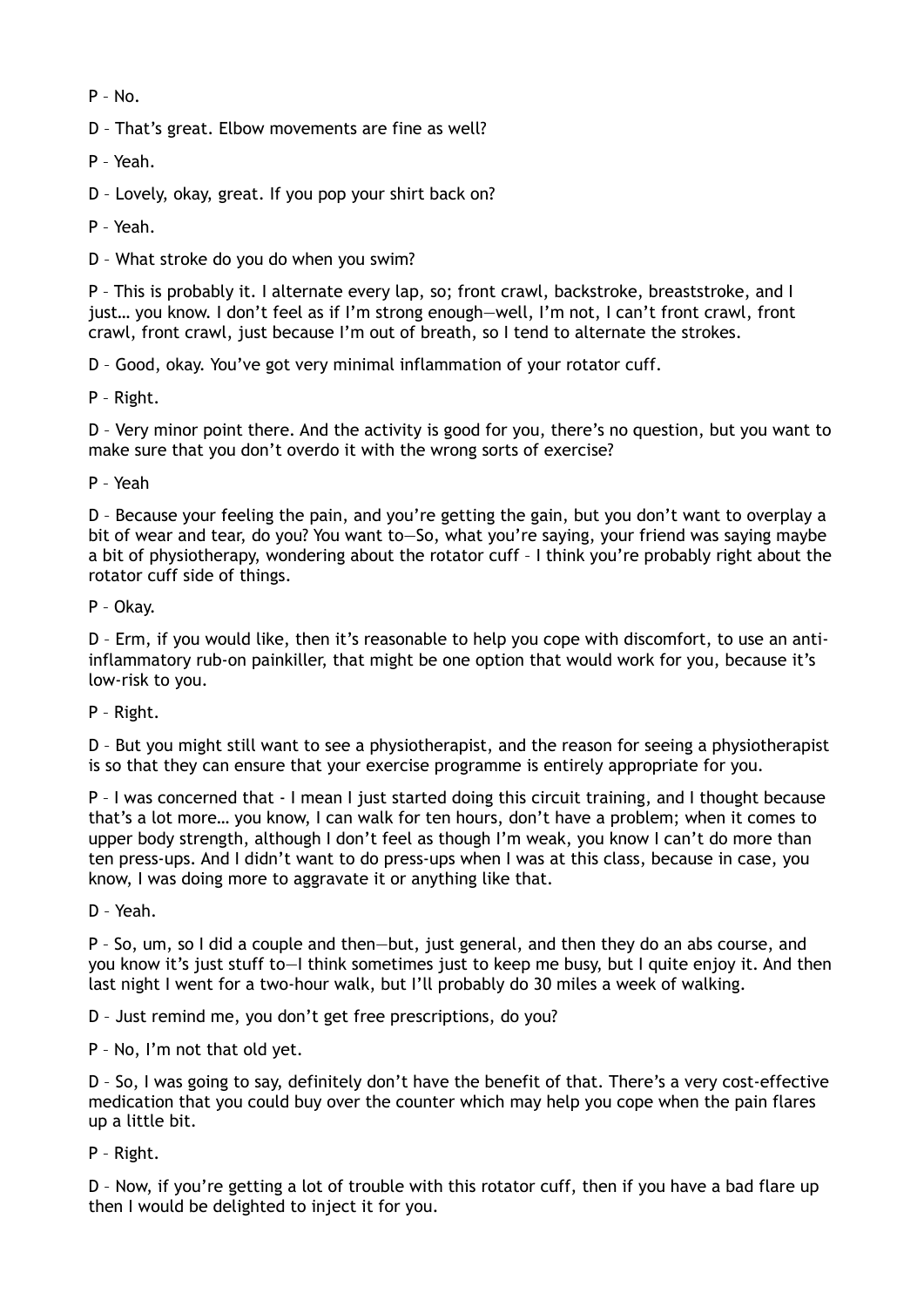P – Okay.

D – But I'm not suspecting that you really need that, at this time.

P – Yeah.

D – I don't tend to encourage people to be using anti-inflammatory pain killers because in the long term they're perhaps not the most healthy.

P – Right.

D – Because they put people's blood pressure up and they can irritate the stomach.

P – Yeah.

D – But if you have a flare up, they sometimes are useful to use in the short term.

P – Okay.

D – This is a safer version of that, so the rub-on version would be a safer version.

P – Okay.

D – I think that in terms of getting your exercise program right, the physio is an appropriate way of getting that sort of support.

P – Okay.

D – So, either a physiotherapist on the NHS or if you've got a private therapist in terms of somebody down the gym who can advise you on how to look after your rotator cuff, that's an alternative as well. Have you got anyone like that?

P – I'm not aware that they offer anything like that.

D – In that case, lets…

P – They probably sort of stay away from giving you medical advice, I don't know, but I can ask.

D – But somebody who understood how the shoulder works and sort of machines that are there for you might be in an even better place than the physiotherapist.

P – I tend not to use machines at gyms.

D – Yeah.

P – Treadmill. And that's usually only if the weather's inclement and then, yeah.

D – Shall we refer you to a physiotherapist, with the proviso that when I refer you to a physio, it takes four weeks before you're seen, and you would need, then, to connect with them. You would need to go and see them, and then we would probably assess your problem and then probably give you a lot of work to do. So, a few exercises to go off and do. Does that sound like something you would…?

P – That's what I was hoping. Four weeks is going to be awkward though, because in the middle of October I'm heading off to see my brother.

D – We can just say that you're not going to be around at that time and that you can connect with them whenever you can.

P – Alright, okay, yeah.

D – Does that sound okay?

P – Fine.